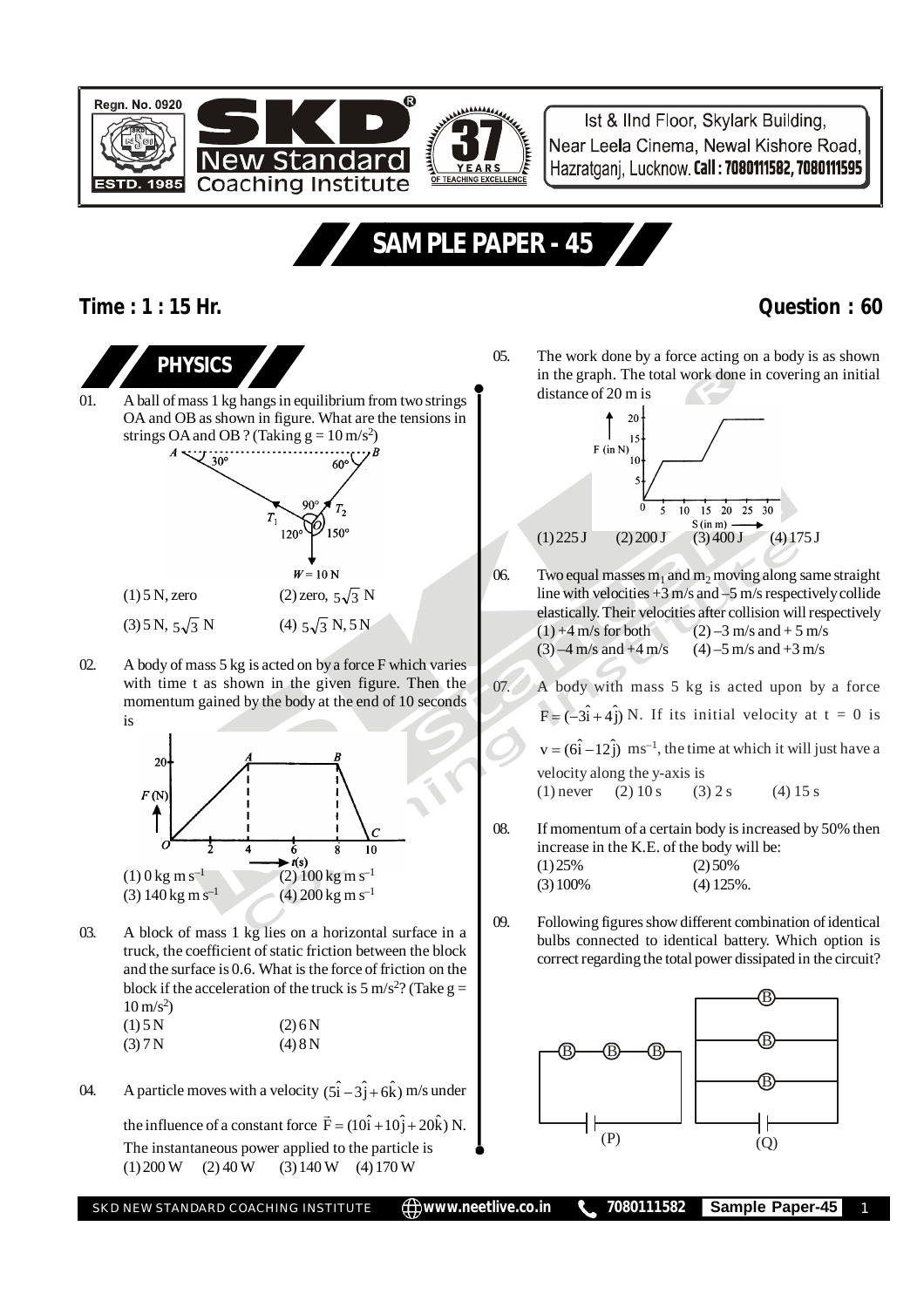

10. Consider the following circuit- $E_1 = 3V, E_2 = E_3 = 6V$ The current flowing through the  $4\Omega$  resistance is



11. In the given circuit, the potential difference between the points A and B is



12. A rod works as a heater that consumes 1 KW of power. If it is cut along the length at two mutually perpendicular diameters to form 4 rods, then power consumed by each new rod will be  $(1) 1 KW$  (2) 0.25 KW

(3) 4 KW (4) 16 KW

- 13. The circular motion of a particle with constant speed is (1) Periodic but not simple harmonic (2) Simple harmonic but not periodic
	- (3) Period and simple harmonic
	- (4) Neither periodic nor simple harmonic
- 14. The time period of a particle executing SHM is  $8 \text{ s}$ . At t = 0 it is at the mean position. The ratio of distance covered by the particle in 1<sup>st</sup> second to the 2<sup>nd</sup> second is

(1) 
$$
(\sqrt{2} - 1)s
$$
  
(2)  $\sqrt{2} s$   
(3)  $(\sqrt{2} + 1)s$   
(4)  $\frac{1}{\sqrt{2}}s$ 

15. A body of mass m is placed on earth surface which is taken from earth surface to a height of  $h = 3R$ , then change in gravitational potential energy is

(1) 
$$
\frac{mgR}{4}
$$
 (2)  $\frac{2}{3}$ mgR (3)  $\frac{3}{4}$ mgR (4)  $\frac{mgR}{2}$ 

- 16. For the reaction equilibrium:  $N_2O_{4(g)} \rightleftharpoons 2NO_{2(g)}$  the concentration of  $\rm N_2O_4$  and  $\rm NO_2$  at equilibrium are 4.8  $\times$  $10^{-2}$  and  $1.2 \times 10^{-2}$  mol/L, respectively. The value of K<sub>c</sub> for the reaction is
	- $(1)$  3 × 10<sup>-3</sup> M  $(2)$  3 × 10<sup>3</sup> M  $(3)$  3.3  $\times$  10<sup>2</sup> M  $(4)$  3  $\times$  10<sup>-1</sup> M
- 17. The equilibrium constant for the reaction:  $N_{2(g)} + O_{2(g)}$  $\implies$  2NO<sub>(g)</sub> are temperature T is  $4 \times 10^{-4}$ . The value of

K<sub>c</sub> for the reaction NO<sub>(g)</sub>  $\Longrightarrow \frac{1}{2}N_{2(g)} + \frac{1}{2}O_{2(g)}$  at the same temperature is  $(1)0.02$ <br> $(3)4 \times 10^{-4}$ (2) 50<br>(4)  $2.5 \times 10^{-2}$ 

- 18. To a 10 mL of  $10^{-3}$  N H<sub>2</sub>SO<sub>4</sub> solution, water has been added to make the total volume of 1 L. Its pOH would be  $(1) 3$  (2) 12  $(3)9$  (4) 5
- 19. In which case change in pH is maximum?  $(1) 1$  mL of pH = 2 is diluted to 100 mL  $(2)$  0.01 mol of NaOH is added into 100 mL of 0.01 M NaOH solution (3) 100 mL of  $H<sub>2</sub>O$  is added into 900 mL of  $10<sup>-6</sup>M$  HCl
	- (4)  $100 \text{ mL of } pH = 2$  solution is mixed with  $100 \text{ mL of } pH$  $= 12$
- 20. Calculate the pH of a solution prepared by mixing 2.0 ml of a strong acid (HCl) solution of pH 3.0 and 3.0 mL of a strong base (NaOH) of 10.0.

| (1)2.5 | (2)3.5    |
|--------|-----------|
| (3)4.5 | $(4)$ 6.5 |

21. Which nomenclature is not according to IUPAC system?  $(1)$  Br – CH<sub>2</sub> – CH = CH<sub>2</sub>; 1–Bromoprop–2–ene

(2) 3 3 2 2 3 3 Br CH | | CH CH C CH CH CH | CH 

; 4–Bromo–2,4–dimtehylhexane

$$
(3) \text{ CH}_3-\text{CH}-\text{CH}-\text{CH}_2-\text{CH}_3
$$
  
CH<sub>3</sub>

; 2–Methyl–3–phenylpentane

**Sample Paper-45** SKD NEW STANDARD COACHING INSTITUTE  $\bigoplus$  www.neetlive.co.in **1** 7080111582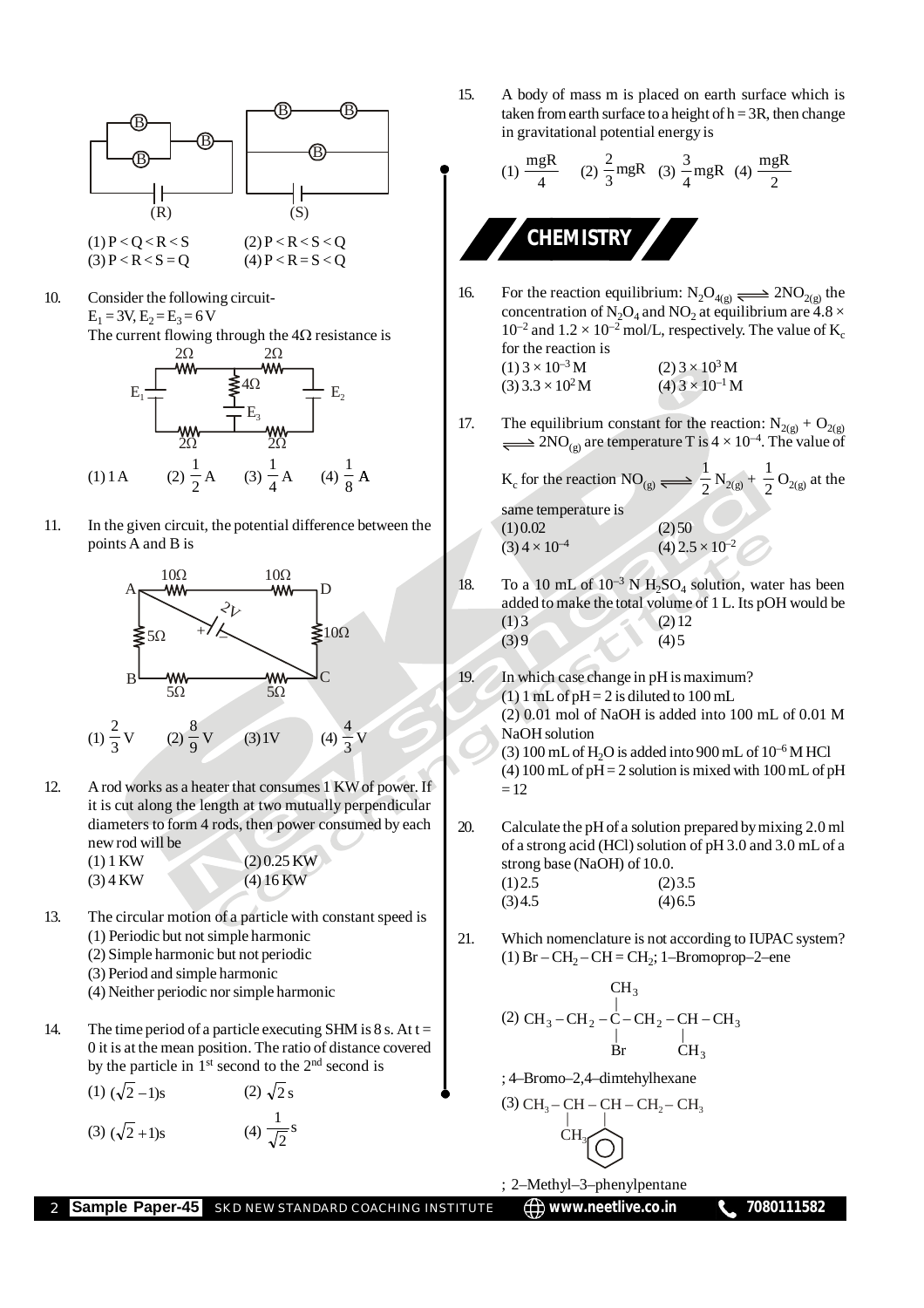$$
^{(4)}\text{CH}_3-\text{C}-\text{CH}_2-\text{CH}_2-\text{CH}_2-\text{COOH};
$$
  
0

5–Oxohexanoic acid

22. How many structural isomers are possible for a compound with molecular formula  $C_3H_7Cl$ ?  $(1) 2$  (2) 5  $(3) 7$  (4) 9



24. CH<sub>3</sub> – CHCl – CH<sub>2</sub> – CH<sub>3</sub> has a chiral centre. Which of the following represents its R configuration?



25. The order of stability of the following tautomeric compounds is:

\n
$$
\text{(I)} \quad \text{CH}_2 = \text{C} - \text{CH}_2 - \text{C} - \text{CH}_3
$$
\n

\n\n $\text{(II)} \rightleftharpoons \text{CH}_3 - \text{C} - \text{CH}_2 - \text{C} - \text{CH}_3$ \n

\n\n $\text{(II)} \rightleftharpoons \text{CH}_3 - \text{C} - \text{CH}_2 - \text{C} - \text{CH}_3$ \n

\n\n $\text{(III)} \rightleftharpoons \text{CH}_3 - \text{C} - \text{CH} - \text{C} - \text{CH}_3$ \n

\n\n $\text{(III)} \rightleftharpoons \text{CH}_3 - \text{C} - \text{CH} - \text{C} - \text{CH}_3$ \n

\n\n $\text{(I)} \quad \text{II} > \text{I} \quad \text{(2)} \quad \text{II} > \text{II} > \text{II}$ \n

\n\n $\text{(3)} \quad \text{I} > \text{II} > \text{II}$ \n

- 26. Which of the following species contains three bond pairs and one lone pair around the central atom ?  $(1)$  H<sub>2</sub>O (2) BF<sub>3</sub>  $(3) NH<sub>2</sub>$  $(4)$  PCl<sub>3</sub>
- 27. Four diatomic species are listed below in different sequences. Which of these presents the correct order of their increasing bond order ?  $(1)$  O<sub>2</sub> < NO < C<sub>2</sub><sup>2</sup> < He<sub>2</sub><sup>2</sup> (2) NO <  $C_2^2$  <  $O_2^-$  <  $He_2^+$  $(3) C<sub>2</sub><sup>2</sup> < He<sub>2</sub><sup>+</sup> < No <sub>2</sub>$ (4)  $He_2^+ < O_2^- < NO < C_2^2$

28. Match the facts of Column-I with that of Column-II and select the correct choice.

| Column-I               | Column-II                  |  |  |
|------------------------|----------------------------|--|--|
| (Nature of hydride)    | (Groups of Periodic table) |  |  |
| (p) Electron precise   | (i) Be, Mg and group 13    |  |  |
| (q) Electron rich      | (ii) groups 15, 16, 17     |  |  |
| (r) Electron deficient | (iii) Group 14             |  |  |
|                        |                            |  |  |

| $(1)$ p-(iii), q-(ii), r-(i) | $(2)$ p-(i), q-(ii), r-(iii) |
|------------------------------|------------------------------|
| $(3)$ p-(iii), q-(i), r-(ii) | $(4)$ p-(ii), q-(iii), r-(i) |

- 29. Supply the missing term in the reaction  $Zn + \dots + ZnCl_2 + H_2$ (1)  $Na_2CO_3$  (2)  $NaOH$  (3)  $NaHCO_3$  (4)  $Na_2O$
- 30. Which of the followiong is/are correct use(s) of hydrogen?

(1) Oxy-hydrogen and atomic hydrogen torches are used for cutting and welding of metals

- (2) As a rocket fuel
- (3) As fuel in fuel cell for generating electricity
- (4) All of the above

**BOTANY**

31. Recognise the figure and find out the correct labelling: Cell Division Death

$$
\begin{array}{|c|c|}\n\hline\n\downarrow & E \\
\hline\n\downarrow & \downarrow \\
\hline\n\text{MERISTEMATIC} & -\frac{A}{B} & -\frac{C}{D} & \rightarrow \text{ MATURE} \\
\hline\n\downarrow & -\frac{C}{B} & -\frac{C}{D} & \rightarrow \text{ MATURE} \\
\hline\n\end{array}
$$

(1) A–elongation, C–differentiation, B–plasmatic growth, D–senescence, E–maturation

(2) B–elongation, E–differentiation, A–plasmatic growth, C–senescence, D–maturation

(3) A–elongation, D–differentiation, B–plasmatic growth, E–senescence, C–maturation

(4) B–elongation, C–differentiation, A–plasmatic growth, E–senescence, D–maturation

32. The following experiment demonstrate that the



(1) Tip of coleoptile is the source of auxin (2) Tip of coleoptile is the site of transmittable influence that caused the bending of entire coleoptile (3) Both (1) and (2)

- 
- (4) Tip of coleoptile is the source of cytokinin

| <b>Mundom</b> Co.in<br>7080111582<br>Sample Paper-45<br>SKD NEW STANDARD COACHING INSTITUTE<br>37. |  |  |
|----------------------------------------------------------------------------------------------------|--|--|
|----------------------------------------------------------------------------------------------------|--|--|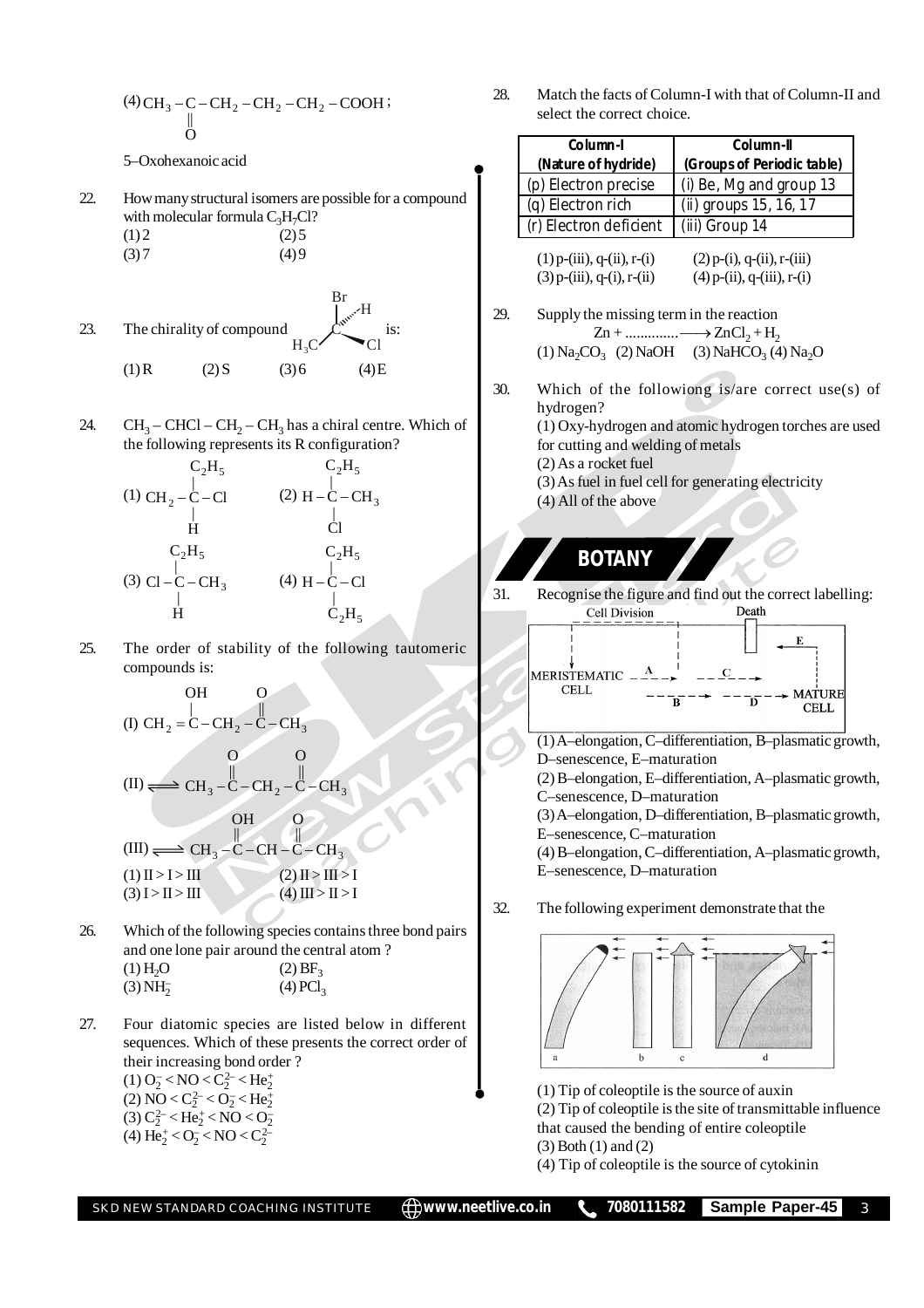- 33. Plant growth hormones extracted from a fungus and a fish are respectively
	- (1) Gibberellin and zeatin
	- (2) Ethylene and cytokinin
	- (3) Auxin and 2, 4–D
	- (4) Gibberellin and kinetin
- 34. Which one of the PGRs would be used by farmers if they are asked to
	- (A) Induce parthenocarpy in tomatoes
	- (B) Hastens fruit ripening in tomatoes and apples
	- (C) Induces flowering in mango
	- (D) Elongation and improvement in shape of apple
	- (E) Promote nutrient mobilisation

(1) A–auxins, B–ethephon, C–ethylene, D–GA, E– cytokinin

(2) A–ethylene, B–GA, C–auxin, D–ethephon, E– cytokinin

(3) A–auxin, B–ethephon, C–cytokinin, D–ethylene, E– **GA** 

(4) A–cytokinin, B–auxin, C–GA, D–ethephon, E– ethylene

#### 35. Match the columns.

|    | Column-I              |    | Column-II     |
|----|-----------------------|----|---------------|
|    | Human urine           | A. | Cytokinin     |
| 2. | Gibberella fujikuroi  | В. | Auxin         |
| 3. | Herring fish DNA      | C. | Ethylene      |
| 4. | Ripening fruits       | D. | Abscisic acid |
| 5. | Aged leaves of plants | Е. | Gibberellins  |

(1) 1–B; 2–E; 3–A; 4–C; 5–D

- $(2)$  1–B; 2–C; 3–D; 4–E; 5–A
- (3) 1–A; 2–E; 3–B; 4–D; 5–C
- (4) 1–E; 2–D; 3–C; 4–B; 5–A
- 36. Fill in the blanks:

1. Wheat, barely and rye have two kinds of varieties: winter and spring varieties. The 'spring' variety are normally planted in ...a... and come to flower and produce grain before the end of growing season.

2. 'Winter' varieties, however, if planted in ...b... would normally fail to flower or produce mature grain within a span of flowering season.

3. Hence 'winter' varieties are planted in ...c... They germinate, and over ...d... come out as small seedlings resume growth in the ...e... and are harvested usually around mid–summer.

(1) a–spring, b–winter, c–spring, d–winter, e–spring

- (2) a–winter, b–spring, c–winter, d–spring, e–winter
- (3) a–spring, b–spring, c–autumn, d–winter, e–spring

(4) a–spring, b–winter, c–autumn, d–spring, e–winter

37. Growth in plants is largely restricted to specialised regions of active cell division called (1) Meristems (2) Cambium

| (3) Primordium<br>(4) Permanent tissue |  |
|----------------------------------------|--|





(1) a–cortex, b–protoderm, c–root apical meristem, d–root cap

(2) b–cortex, a–protoderm, d–root apical meristem, c–root cap

(3) a–cortex, c–protoderm, b–root apical meristem, d–root cap

(4) b–cortex, a–protoderm, c–root apical meristem, d–root cap

- 39. What is the mode of nutrition in monera?
	- (1) Chemosynthetic and photosynthetic
	- (2) Saprophytic
	- (3) Parasitic
	- (4) All of these

40. Cyanobacteria:

(1) Have chlorophyll a similar to green plants

(2) Are heterotrophic

(3) Are unicellular, colonial or filamentous, marine or terrestrial alage

- (4) More than one is correct
- 41. Aspergillus belongs to:
	- (1) Phycomycetes
	- (2) Ascomycetes
	- (3) Deuteromycetes
	- (4) Basidiomycetes

42. In majority of the dicotyledonous plants primary root arises from:

- (1) Plumule
- (2) Radicle
- (3) Part of plant other than radical
- (4) All are correct
- 43. Pulvinus leaf base found in:
	- (1) Oil plant (2) Resinus plant
	- (3) Leguminous plant (4) Cereals plants
- 44. In canna flower which types of symmetry present: (1) Actinomorphic (2) Zygomorphic
	- (3) Asymmetrical (4) None of these
- **Sample Paper-45** SKD NEW STANDARD COACHING INSTITUTE  $\bigoplus$  www.neetlive.co.in **1** 7080111582